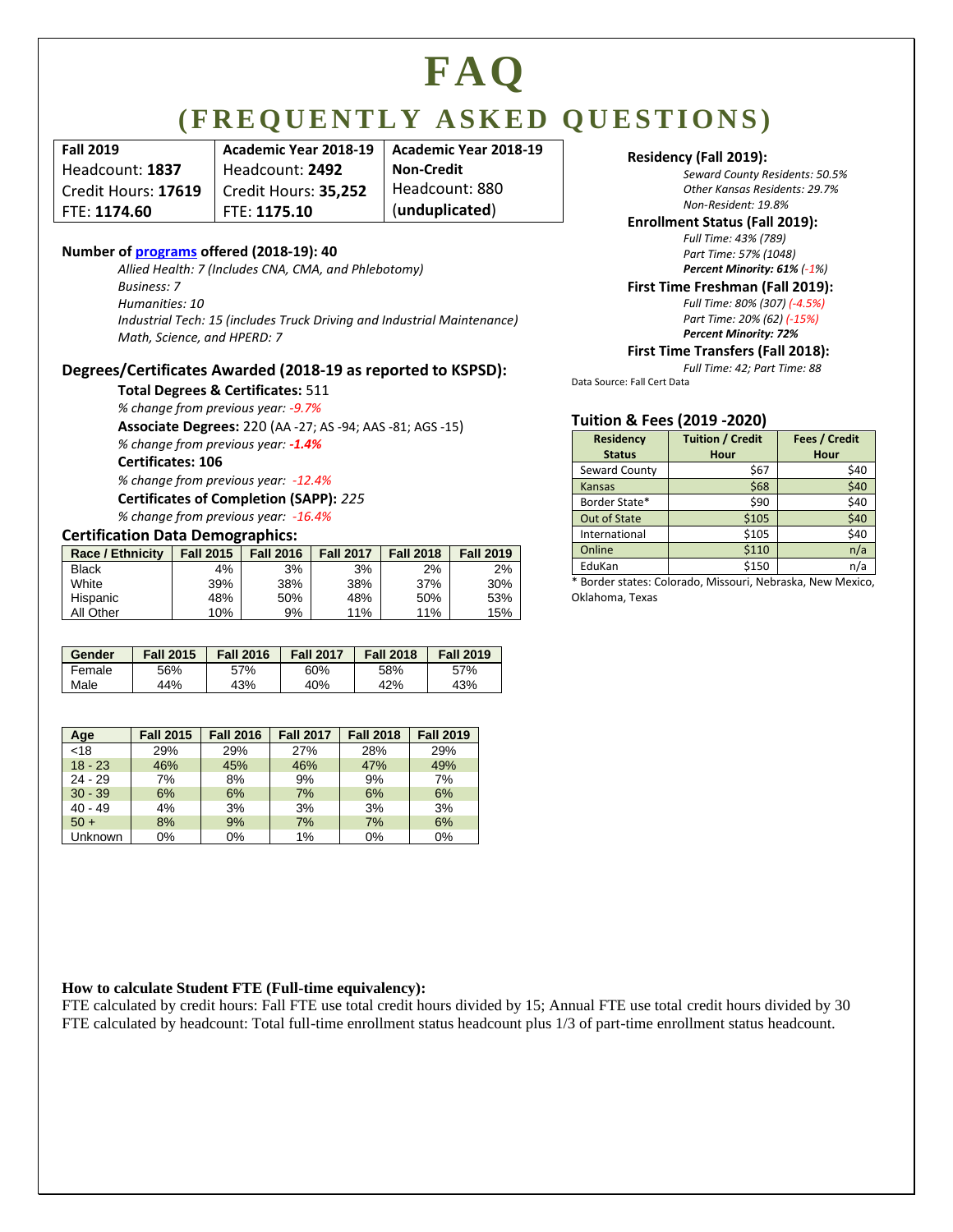### TRENDS

#### **Overall Fall Enrollment – 4 Year Trends**

|                          | <b>FALL</b> | Fall   | Fall    | Fall    |
|--------------------------|-------------|--------|---------|---------|
| <b>Certification Day</b> | 2016        | 2017   | 2018    | 2019    |
| <b>HEADCOUNT (HC)</b>    | 1927        | 1746   | 1870    | 1838    |
| <b>CREDIT HOURS (CR)</b> | 19043       | 17451  | 17824   | 17625   |
| <b>FTE</b>               | 1269.5      | 1163.4 | 1188.26 | 1175.00 |
| % DIFFERENCE 1 YR HC     | 2.2%        | 9.4%   | 7%      | 1.7%    |
| % DIFFERENCE 1 YR CR     | 3.1%        | 8.4%   | 2%      | 1.2%    |
| % DIFFERENCE 2 YR HC     | 4%          | 11.4%  | 2.9%    | 5.3%    |
| % DIFFERENCE 2 YR CR     | 1.8%        | 11.2%  | 6.4%    | 1%      |

#### **Overall Academic Year – 3 Year Trends**

| <b>Headcount and Credit Hours</b><br>by Academic Year (AY) | AY1617 | <b>AY1718</b> | AY1819 |
|------------------------------------------------------------|--------|---------------|--------|
| <b>Headcount</b>                                           | 2587   | 2506          | 2492   |
| <b>Credit Hours</b>                                        | 37847  | 35386         | 35252  |
| <b>FTE</b>                                                 | 1261   | 1179          | 1175   |
| Non-credit unduplicated<br>headcount (B&I)                 | 886    | 886           | 880    |

**Source:** Office of Assessment & Research; KBOR Academic year reported data.

#### *Spring Certification Day Trends*

|        | <b>YEAR</b> | НC    | <b>FTE</b> | <b>TOT CR HRS</b> |
|--------|-------------|-------|------------|-------------------|
| Spring | 2018        | 1680  | 1,037      | 15,505            |
|        | 2017        | 1,681 | 1,095      | 16,428            |
|        | 2016        | 1,802 | 1,151      | 17,263            |
|        | 2015        | 1,760 | 1,166      | 17,493            |
|        | 2014        | 1,755 | 1,108      | 16,617            |
|        | 2013        | 1,882 | 1,211      | 18,171            |
|        | 2012        | 1,765 | 1,138      | 17,065            |
|        | 2011        | 1,688 | 1,089      | 16,331            |
|        | 2010        | 1,777 | 1,072      | 16,081            |

**Source:** KHEER Report;

https://submission.kansasregents.org/ibi\_apps/bip/portal/KHERS

#### **Online Enrollment 3 Year Trends**

| <b>Headcount by Delivery</b><br><b>Method and Academic Year</b><br>(AY) | AY1617 | AY1718 | AY1819 |
|-------------------------------------------------------------------------|--------|--------|--------|
| EduKan                                                                  | 704    | 812    | 1091   |
| <b>Seward Online</b>                                                    | 168    | 218    | 201    |
| <b>Hybrid</b>                                                           | 134    | 207    | 127    |
| <b>BlendFlex</b>                                                        |        | 182    | 216    |
| <b>Grand Total</b>                                                      | 1003   | 1419   | 1635   |

**Source:** Office of Assessment & Research; Duplicated Headcount 5 Year Online Enrollment Trends.xlsx; **Medical Assistant and Coding programs discontinued in 2016-17**. BlendFlex new in AY1718 – **NOT considered an online format.**

#### **Distance Learners – Fall 2017 (Spring IPEDS Report)**

|                                                     | Degree/Cert<br><b>Seeking</b> | Non-Degree/Cert<br><b>Seeking</b> |
|-----------------------------------------------------|-------------------------------|-----------------------------------|
| <b>Exclusively in</b><br>Distance Ed                | 124 (+8%)                     | 10 (+25%)                         |
| Some but not all<br>Distance Ed                     | $87(-5%)$                     | 6                                 |
| Not Enrolled in<br>Distance Ed                      | 1493 (-12%)                   | $218(-7%)$                        |
| % Exclusively in DL<br>who are located in<br>Kansas | 59% (-14%)                    | 90% (3%)                          |

**Source:** Office of Assessment & Research;

IPEDS\_Fall\_Enrollment\_Data\_2017-2018.pdf (reported in December).

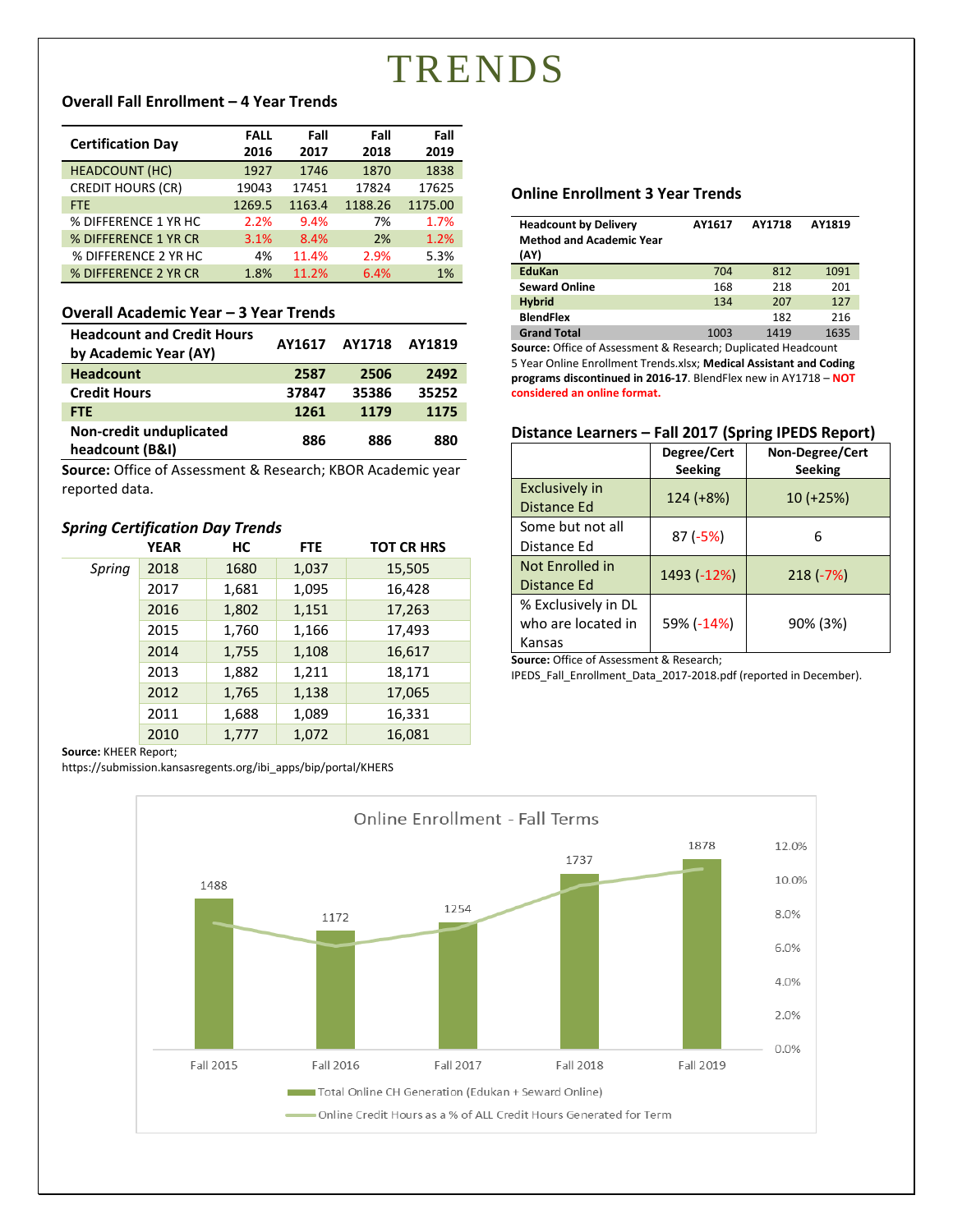# COMPLIANCE

#### **Graduation and Transfer-out Rates – 4 Year Average Rates(Spring IPEDS Report)**

| <b>IPEDS RATES</b>                                                                                                                 | 2012       | 2013 | 2014 | 2015 | 4-Year Total |
|------------------------------------------------------------------------------------------------------------------------------------|------------|------|------|------|--------------|
| Men                                                                                                                                |            |      |      |      |              |
| <b>Adjusted Cohort</b>                                                                                                             | 180        | 154  | 168  | 178  | 680          |
| <b>Total Completers within 150%</b>                                                                                                | 72         | 66   | 63   | 69   | 270          |
| <b>Total Transfer-out Students</b>                                                                                                 | 17         | 23   | 29   | 21   | 90           |
| <b>Women</b>                                                                                                                       |            |      |      |      |              |
| <b>Adjusted Cohort</b>                                                                                                             | 177        | 151  | 182  | 175  | 685          |
| <b>Total Completers within 150%</b>                                                                                                | 65         | 60   | 77   | 66   | 268          |
| <b>Total Transfer-out Students</b>                                                                                                 | 23         | 21   | 26   | 31   | 101          |
| <b>Total (men and women)</b>                                                                                                       |            |      |      |      |              |
| <b>Adjusted Cohort</b>                                                                                                             | 357        | 305  | 350  | 353  | 1365         |
| Total Completers within 150%                                                                                                       | 137        | 126  | 140  | 135  | 538          |
| <b>Total Transfer-out Students</b>                                                                                                 | 40         | 44   | 55   | 52   | 191          |
| 4-year average Student Right-to-Know Completion or Graduation Rate Calculation<br>(Total Completers within 150% / Adjusted Cohort) |            |      |      |      | 39%          |
| 4-year average Student Right-to-Know Transfer-out Rate Calculation<br>(Total Transfer-out Students / Adjusted Cohort)              | <b>14%</b> |      |      |      |              |

**Source:** Office of Assessment & Research; http://nces.ed.gov/IPEDS; IPEDS\_Graduation\_Rates\_Data\_2017-18.pdf

#### **Retention Rates – 4 Year Trend (Spring IPEDS Report)**

| 2013 | 2014 | 2015 | 2016 | 2017                                                                                                                                                                                                                                 | 5 Year       |
|------|------|------|------|--------------------------------------------------------------------------------------------------------------------------------------------------------------------------------------------------------------------------------------|--------------|
|      |      |      |      |                                                                                                                                                                                                                                      | Average      |
| 66%  | 63%  | 59%  | 57%  | $~0.61\%$                                                                                                                                                                                                                            | 61.2%        |
|      |      | 35%  | 44%  |                                                                                                                                                                                                                                      | 39.5% (2-YR) |
|      |      | .    |      | $\blacksquare$ . The contract of the contract of the contract of the contract of the contract of the contract of the contract of the contract of the contract of the contract of the contract of the contract of the contract of the |              |

**Source:** Office of Assessment & Research; http://nces.ed.gov/IPEDS; IPEDS\_Fall\_Enrollment\_Data\_2017-2018.pdf (Spring IPEDS Report)

| Graduation Rates for 100%, 150%, and 200% |     |  |  |
|-------------------------------------------|-----|--|--|
| of normal time - Cohort Year 2013         |     |  |  |
| Graduation Rate - 100% Normal             | 36% |  |  |
| Graduation Rate - 150% Normal             | 41% |  |  |
| Graduation Rate - 200% Normal             | 43% |  |  |

*Source: Office of Assessment & Research; http://nces.ed.gov/IPEDS; IPEDS\_Graduation\_Rates\_Data\_2017-18.pdf (Spring IPEDS Report)*